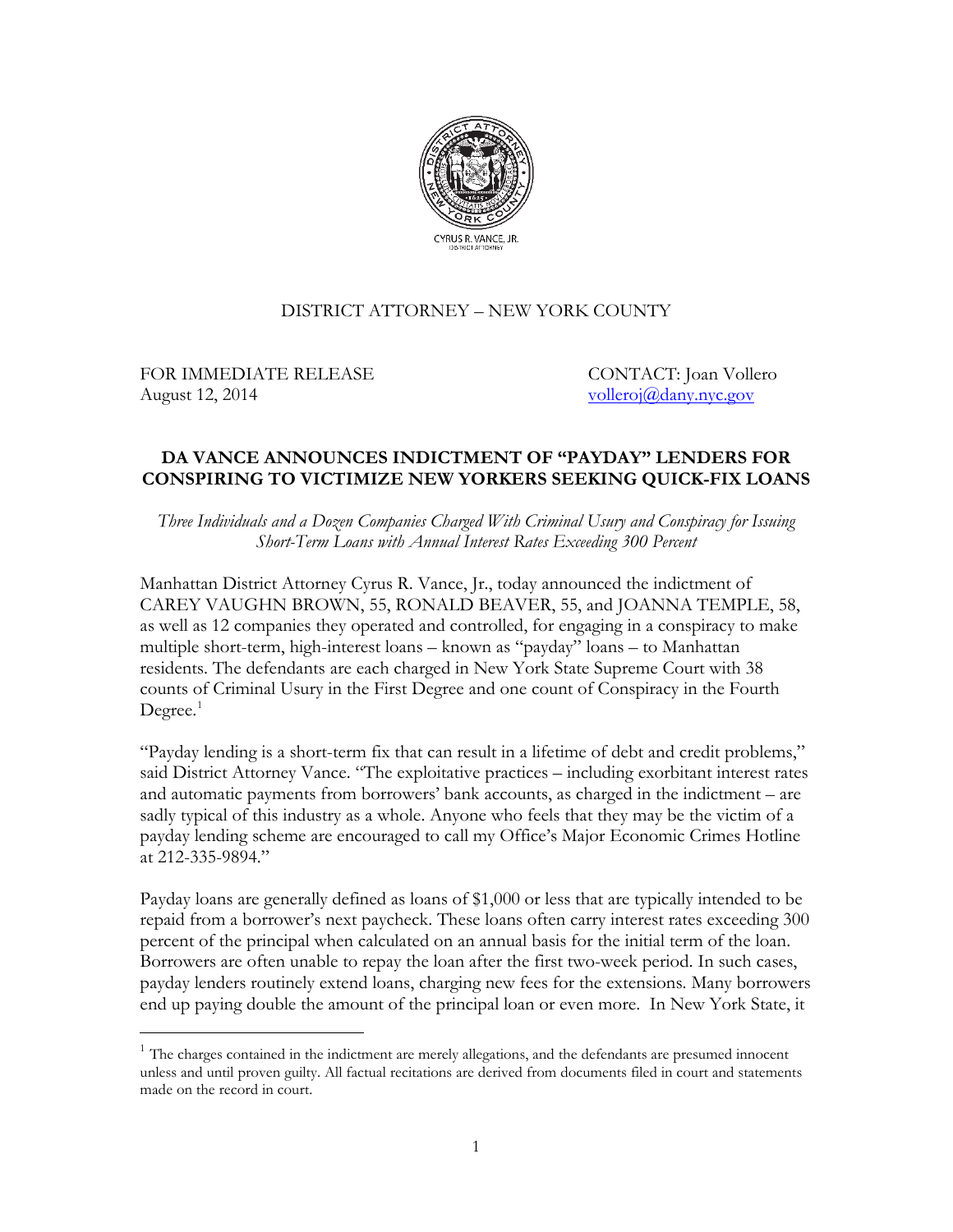is a crime for an unlicensed lender to charge more than 25 percent per annum interest on any loan less than \$2.5 million.

In order to issue payday loans via the internet, between 2001 and 2013, BROWN is accused of creating multiple companies: MYCASHNOW.COM, INC. ("MYCASHNOW"); CREDIT PAYMENT SERVICES, INC. ("CPS"); ACH FEDERAL, LLC (ACH FEDERAL"); CREDIT PROTECTION DEPOT, INC. ("CPD"); CLOUDSWELL, INC. aka BASENINE aka TERENINE ("CLOUDSWELL"); ACCOUNT PROS, INC. ("ACCOUNT PROS"); AREA 203 MARKETING, LLC ("AREA 203"); ENVISION MANAGEMENT GROUP, LLC ("ENVISION"); SUPPORT SEVEN, LLC ("SUPPORT SEVEN"); MILLENNIUM FINANCIAL CONCEPTS, INC. ("MILLENNIUM") and, later, OWL'S NEST, LLC. Brown is accused of establishing MYCASHNOW as a website and offshore corporation to accept online applications for payday loans throughout the United States, including in New York County, while avoiding compliance with laws in individual states. Because MYCASHNOW had no assets, CPS performed all of the actual work of processing and underwriting the loans in Chattanooga, Tennessee, where Brown's companies were based. After CPS processed the loans, it immediately sold them to CPD, which Brown is accused of creating to appear as an independent company with separate ownership, but which he actually controlled. ACH Federal processed the electronic transactions necessary to extend the loans and to move funds between the companies. The rest of the defendant corporations provided support for the payday lending business, creating the appearance of multiple independent companies, but, in reality, these companies functioned as providing a completely enclosed operation controlled by the defendants.

BEAVER served as the chief operating officer and TEMPLE served as legal counsel for BROWN's payday lending business. After serving as in-house counsel for Brown's payday lending companies, TEMPLE formed SCENIC CITY LEGAL GROUP, P.C., which derived at least 90 percent of its business from BROWN'S payday organization. BROWN, BEAVER, and TEMPLE are charged with making decisions to extend high-interest loans in states where it is illegal to do so, including New York. The defendants are also accused of continuing to extend these loans to New York residents for years, even after they had been repeatedly warned by New York State officials of the loans' illegality.

Assistant District Attorneys Julieta V. Lozano and Kevin Wilson of the Major Economic Crimes Bureau are handling the prosecution of the case, under the supervision of Assistant District Attorney Polly Greenberg, Chief of the Major Economic Crimes Bureau, Christopher Conroy, Principal Deputy Chief of the Major Economic Crimes Bureau, and Executive Assistant District Attorney David Szuchman, Chief of the Investigation Division. Investigators Matthew Winters, Matthew Grieve, and Veronica Rodriguez assisted with the case.

District Attorney Vance thanked the Office of New York State Attorney General Eric Schneiderman for its assistance with the case.

Defendant Information: